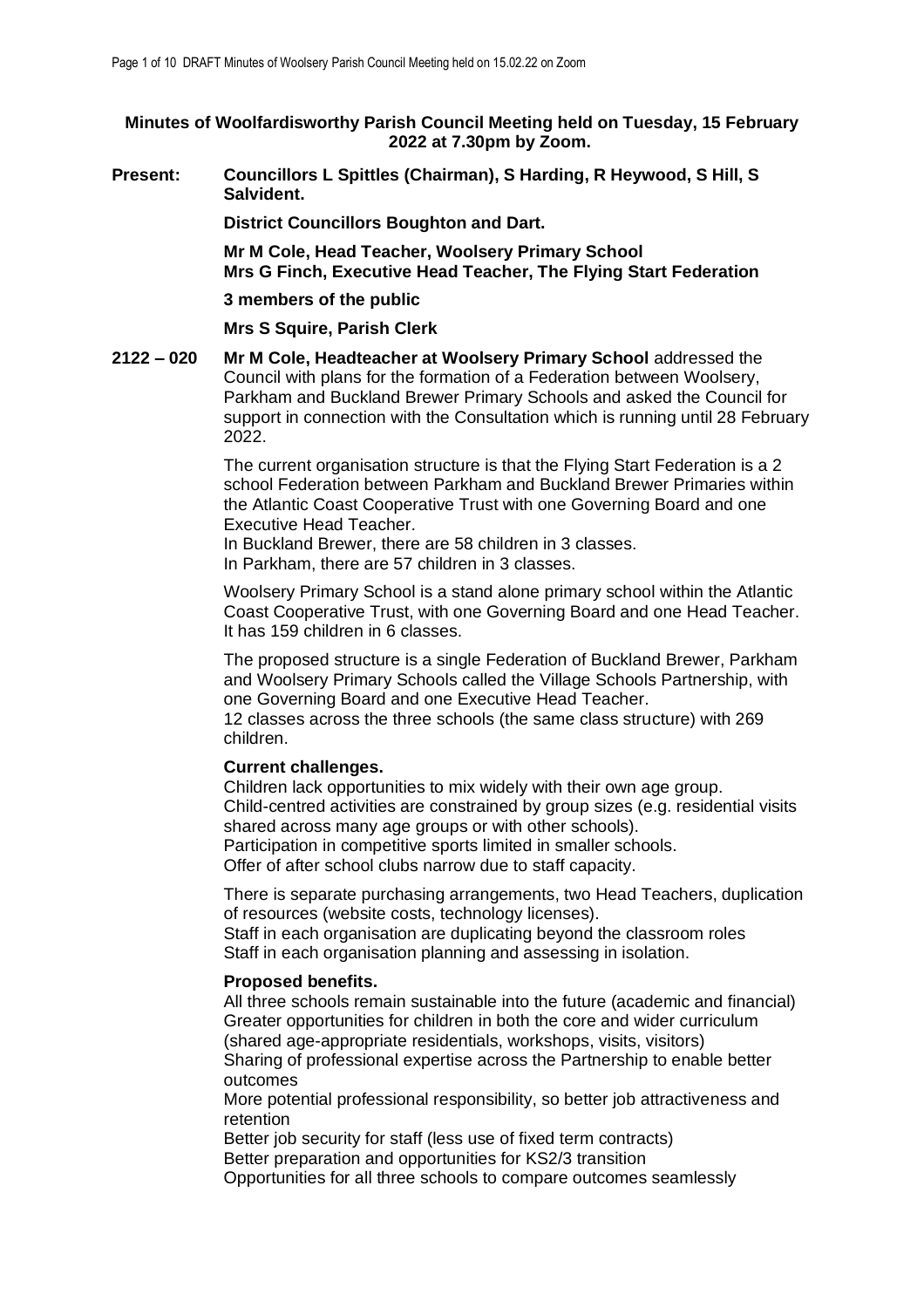#### **Looking ahead: non-negotiables**

Preserve and strengthen each school within its own community Preserve the individual nature of each school (PTAs, School Strengths, School Branding, School Uniforms) Work smartly together to improve child outcomes.

#### **Proposed Leadership.**

Executive Head Teacher based in all three schools (Matt Cole) Heads of Learning in each of the three schools Partnership wide SENDCO and Assistant SENDCO Single expanded Governing Board, with representation from each community (2 x Parent Governors, 2 x Staff Governors, 2 x Foundation Governors, 1 Local Authority Governor and 7 Co-opted Governors.

It was advised that Ofsted has changed its inspection framework and there is now the expectation that every national curriculum is led by a teacher who has a lot of accountability of the subject.

All three schools are able to access work from Exeter Cathedral Choir which is not possible with three different schools.

#### **Q: What is the down side:**

**A: A management partnership was formed in September to start the process informally and Mr Cole's biggest concern was taking on two other schools. Parents were concerned about the loss of school identity but it was stressed that this would be kept.**

#### **Q: What about Mrs Finch, where will she go?**

**A: She is leaving at the end of the term and this planned event is to allow a Federation to form. It is exciting and positive for the Federation to grow and is considered the perfect partnership.** 

**A down side is that any change can have this but the schools have taken a long time to introduce the idea to all stakeholders, the children and the community. It feels like a smooth transition and all efforts have been made to anticipate any down sides.** 

**Q: What about the practicality of children being bussed to other sites to join clubs and for sports, and what about children being picked up. A: Parents will not pick up children from multiple schools and families would not be split across the sites. As regards sports, parents pick up the children anyway and there are wider opportunities. The cost of coaches are high and the stability of the organisation must be known before the purchase of a mini bus is considered.** 

**Q: With staff working together, how will timetables be co-ordinated? A: There is no need for aligned timetables. There are staff meetings after school. With subject leadership, by restricting more capacity to release teachers to come out of class to go into other schools to look at the curriculum area, there are only looking at one rather than four.**

**Q: In an Ofsted Inspection would a teacher be asked about the subject across all three schools.**

**A: Yes and no – each school retains a Department for Education number and each school is inspected separately. The Inspection Team would not be able to ask members of staff about the standard of the school not being inspected. There are advantages by bringing in other staff.** 

**Q: With Ofsted, will the amalgamation of the three schools lead to a delay in an Ofsted Inspection?**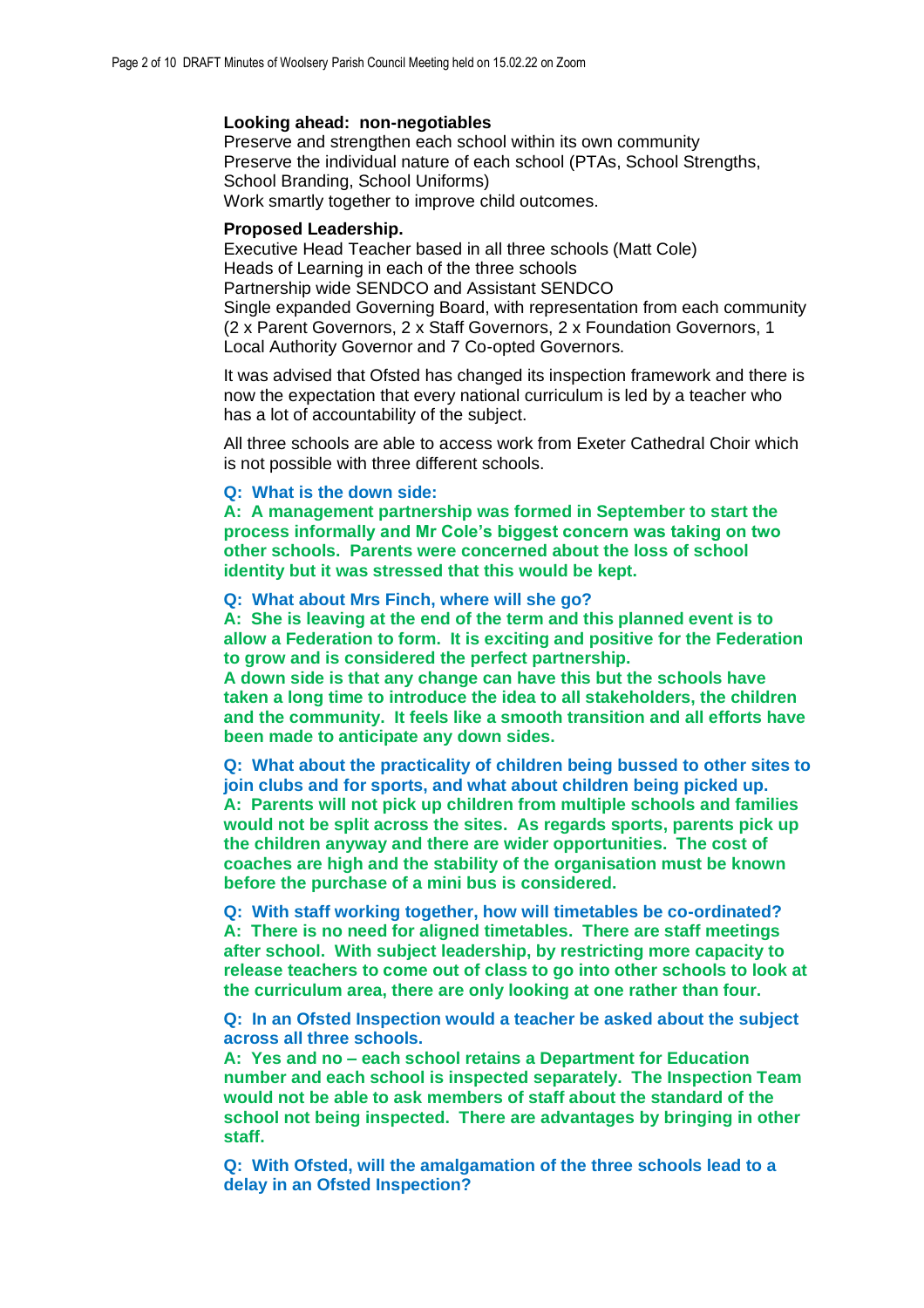**A: The Schools are not academizing where the clock gets reset and gets a new Department for Education number. Ofsted will not know about the changes.** 

**Q: Are there any negatives from parents, children and staff: A: The staff are positive. There were concerns from the Woolsery community who are not adjusting to the idea of Mr Cole not being in Woolsery School all the time. He is not there all the time now due to various reasons / commitments, and he needs to be visible in all three schools. In terms of running the new Federation, he will lose the teaching commitment.** 

#### **Q: What do you want from the Parish Council?**

**A: The consultation finishes on 14 March 2022. The Governors of both organisations need a view of the Parish Council's thinking, be that supportive or not. All comments are welcome and the Governors do not want to make a decision in total isolation, so a response from the Parish Council will help the Governors make an informed decision which can be emailed to Woolsery School.** 

**Q: To what extend is this something you are regrettably having to do because of circumstances or what is part of a positive move? A: It is very much a positive move for the schools. Both Governing Board had been looking at options before they found each other and within the context of the educational world required to work in, it is a very good much, and from an ethos point of view, the three schools are strong. Mr Cole did not have any concerns or regrets going into a Federation and has been committed to working in partnership for a long time.** 

The Schools were congratulated on this forward thinking.

## **2122 - 021 Public Comment Session**

Representations had been received regarding an abandoned car in Back Street which has been reported to TDC for attention.

The Queen's Platinum Jubilee. The suggestion of replacement gates to the churchyard were not considered feasible as they would never be shut and the church needs to be open and welcoming.

The suggestion of a metal signpost outside the church was made with items reflecting Woolsery, or an information board or footpath.

There was a discussion about a Parish wide meeting with representatives from organisations being held the first week in March to include the school in the plans, although it was noted the extra bank holidays fell during half term week.

Councillor S Hill is in contact with the Devon Wildlife Trust and the Woodland Trust.

It was known the bunting was being made and there was the general feeling that the event should be open to all in the Parish.

Councillor Salvident suggested that planting native pollinators which were faster growing than trees would create interest for children.

**2122 – 022 Apologies.** Councillors M Hill, R Scott, County Councillor Wilton-Love.

## **2122 - 023 Declaration of Personal / Prejudicial Interest for items on the Agenda.**  None.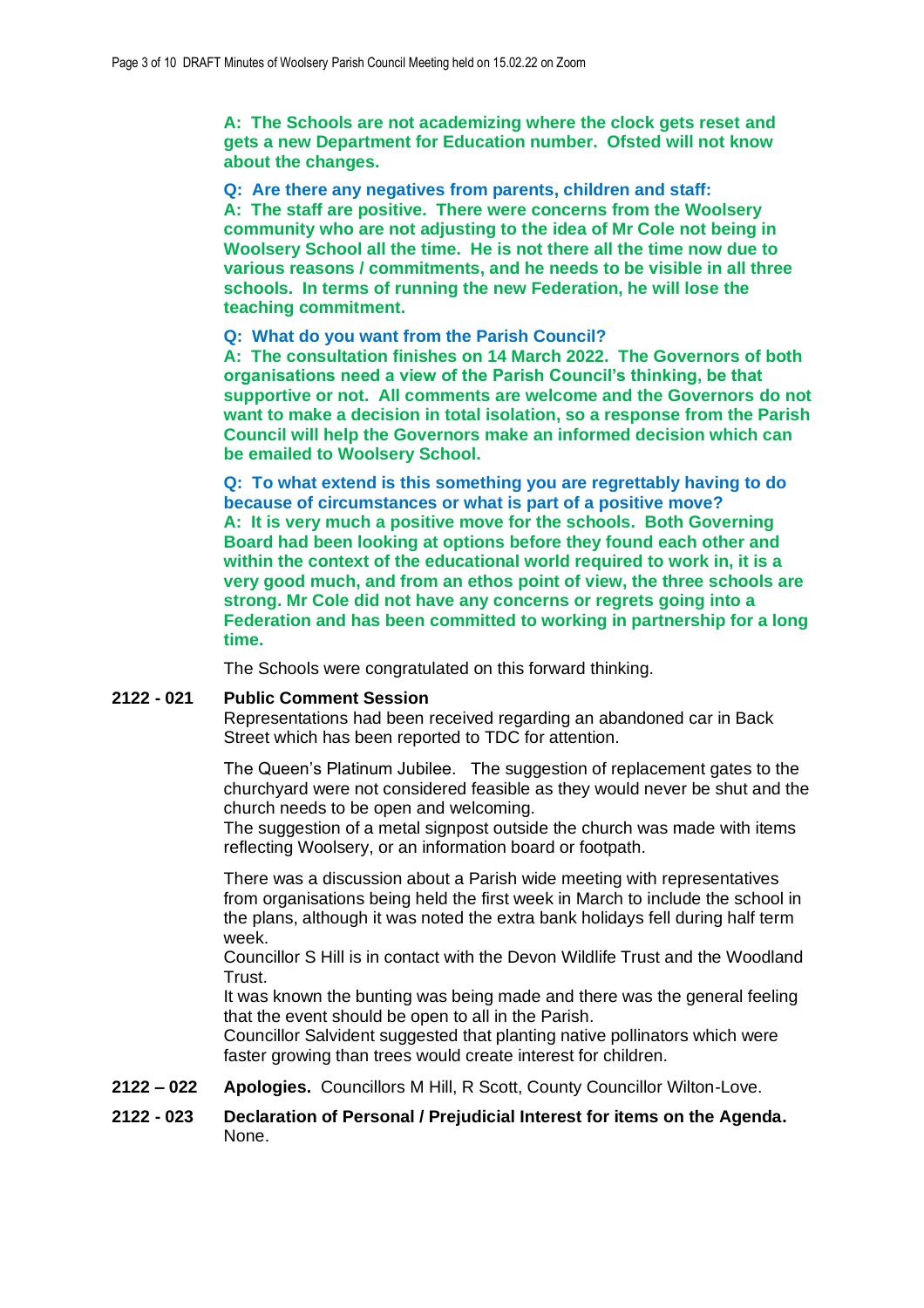- **2122 - 024 Minutes of the Parish Council meeting held on 18 January 2022 to be approved and signed as a true and accurate record.** *Due to the meeting being on Zoom, the Minutes will be signed and ratified at the next in person meeting.* **Councillor Spittles proposed that the Minutes were approved, seconded by Councillor Hill and unanimously agreed.**
- **2122 - 025 Clerk's Report.** *The items listed below are for information updates only:*
- **2122 – 025.1 Replacement defibrillator pads** have been ordered for the Bucks Mills defibrillator which expire on 28/4/22.
- **2122 – 025.2 P3 Footpath Survey.** The Summary of Expenditure and Survey forms had been completed and returned to DCC Public Rights of Way Department.
- **2122 – 025.3 Damaged village gateway at Bucks Cross.** DCC Highways will remove the broken gate and replace it.
- **2122 – 025.4 List of Priority Roads** has been circulated to Councillors.
- **2122 – 025.5 Beach Huts at Bucks Mills.** District Councillor Mrs Dart had informed that all enquiries for new storage should be directed to Mr T Phillips, Estates Manager at TDC.
- **2122 – 025.6 Grass Cutting Contract.** DCC Highways had been asked if, because the initial bid had not been successful, whether a contribution under the Urban Grass Cutting fund could be considered. DCC Highways had replied advising that there were no urban grass cutting areas in the Parish and that funding could not be provided.

## **2122 - 026 Reports from County Councillor, District Councillors and Parish Councillors**

## **2122 – 026.1 County Councillor.**

1. DCC's budget: it was better than I expected given what we have experienced in recent memory and given the huge deficit. Central Government is looking to provide assistance (DFE Safety Valve) and we are currently in negotiations with them as to what that entails, I will update as things move forward. The perceived "cuts" in Highways aren't cuts, they are savings in areas that have been improved on in general (for example Dragon Patching), I will provide figures if required at the next meeting.

2. DCC are now accepting Expressions of Interest for 20mph zones now that the Newton Abbot data has been collated: [https://www.devon.gov.uk/news/residents-reject-newton-abbot-wide-20mph-limit-but](https://www.devon.gov.uk/news/residents-reject-newton-abbot-wide-20mph-limit-but-back-lower-speeds-near-schools/)[back-lower-speeds-near-schools/.](https://www.devon.gov.uk/news/residents-reject-newton-abbot-wide-20mph-limit-but-back-lower-speeds-near-schools/)

To allow for assessment and prioritisation for schemes to be delivered in 22/23 all submissions must be complete by 31st March. The application form can be found here: [https://forms.office.com/Pages/ResponsePage.aspx?id=gzehjWjLP0S7S5l\\_d\\_1b--](https://eur02.safelinks.protection.outlook.com/?url=https%3A%2F%2Fforms.office.com%2FPages%2FResponsePage.aspx%3Fid%3DgzehjWjLP0S7S5l_d_1b--5dwfBlK5FLq2JDYJig56BUOUxTSUswVElHWDVISEZIQUZSTTBWN1U3OS4u&data=04%7C01%7CJeffrey.Wilton-Love%40devon.gov.uk%7C03565f70409c4ed5e74508d9ea61fb96%7C8da13783cb68443fbb4b997f77fd5bfb%7C0%7C0%7C637798528824441318%7CUnknown%7CTWFpbGZsb3d8eyJWIjoiMC4wLjAwMDAiLCJQIjoiV2luMzIiLCJBTiI6Ik1haWwiLCJXVCI6Mn0%3D%7C3000&sdata=R1avoBynSCYNi3Qym3iRvYH0%2Bi7ufdSCuGj%2FFJ4T0Rg%3D&reserved=0) [5dwfBlK5FLq2JDYJig56BUOUxTSUswVElHWDVISEZIQUZSTTBWN1U3OS4u](https://eur02.safelinks.protection.outlook.com/?url=https%3A%2F%2Fforms.office.com%2FPages%2FResponsePage.aspx%3Fid%3DgzehjWjLP0S7S5l_d_1b--5dwfBlK5FLq2JDYJig56BUOUxTSUswVElHWDVISEZIQUZSTTBWN1U3OS4u&data=04%7C01%7CJeffrey.Wilton-Love%40devon.gov.uk%7C03565f70409c4ed5e74508d9ea61fb96%7C8da13783cb68443fbb4b997f77fd5bfb%7C0%7C0%7C637798528824441318%7CUnknown%7CTWFpbGZsb3d8eyJWIjoiMC4wLjAwMDAiLCJQIjoiV2luMzIiLCJBTiI6Ik1haWwiLCJXVCI6Mn0%3D%7C3000&sdata=R1avoBynSCYNi3Qym3iRvYH0%2Bi7ufdSCuGj%2FFJ4T0Rg%3D&reserved=0)

Given that the Newton Abbot project will not progress for a fully community 20mph scheme it is intended that new 20s implemented through this project will form part of the study to inform future County Policy.

#### **District Councillor Dart.**

A budget presentation had been given at the Community and Resources Committee and all but three Councillors, including herself, voted to increase Council Tax. She did not feel the increase could justify putting money aside for vehicles to purchase in 2030. No final decision had been made. Avian flu has been identified at Alverdiscott.

Grant funding is available and community groups are invited to apply It had been necessary to censure a Councillor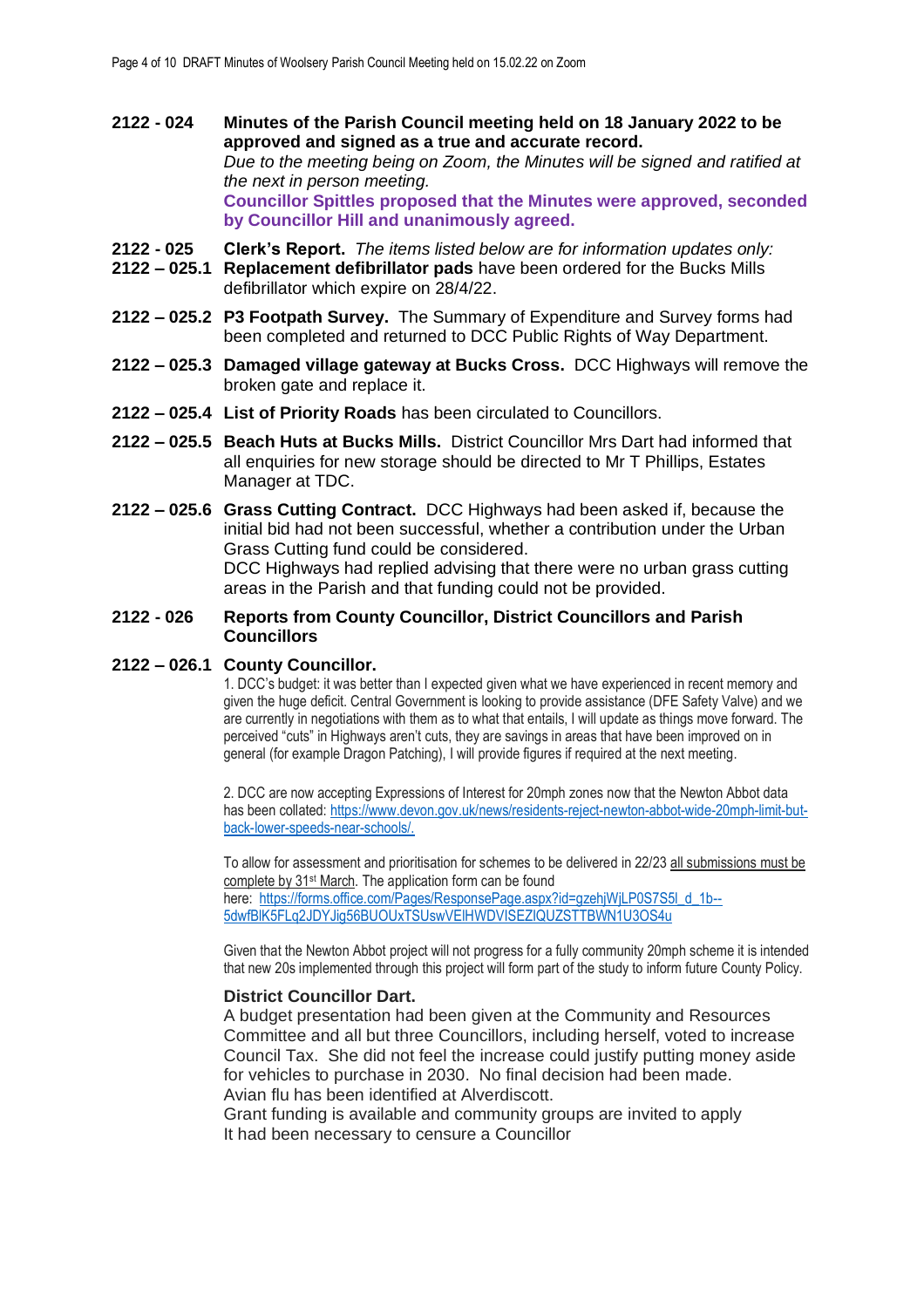There are Covid grant funds available if hospitality, tourist and leisure businesses were trading as at 31 December 2021 and these businesses were encouraged to apply.

## **District Councillor Harding**

He is a member of the Internal Scrutiny Committee where the budget was also debated. All members voted in favour to increase it and it will now go to full Council.

A presentation had been given to the External Scrutiny Committee by the NHS Trust and Royal Devon and Exeter Hospital. It would appear that by joining together, this will be better, as it is with schools.

He had attended a licensing training course on taxis.

### **Parish Councillors**

Councillor Harding had been shown pictures of a building being erected at Barn Lane, which had been refused planning consent. He has advised TDC and the site is to be inspected.

The surface of Mill Lane is deteriorating very badly.

He has given £1,000 of this community allowance to produce the Woolsery Show Progamme.

Councillor Salvident spoke about the beach huts on Bucks Mills beach, having been in correspondence with Mr T Phillips at TDC who had advised that huts cannot be offered for re-let due to the dangerous landscape. People are not being asked to remove the fishing huts.

District Councillor Dart was disappointed at this information as when she had spoken to TDC there was no intimation that they would not be relet. Action: Councillor Salvident to forward the correspondence from TDC to Councillor Dart with the Clerk copied in.

Councillor Heywood agreed with TDC's stance on the huts at Bucks Mills.

Councillor Spittles had been contacted about planning activities at the animal rescue centre where planning consent had been refused. She suggested that the details were forwarded to TDC Enforcement Department for attention, as the Planning Department had said it was not suitable to run a business in such an area.

Councillor Spittles had reported a number of issues to DCC Highways. LS.

# **2122 – 027 Planning Applications.** There were no Planning Applications to consider.

**Planning Correspondence: Decisions & Appeals.** None to consider.

# **2122 - 027 Freedom of Information Act Request.**

The Parish Council letter had been re-sent to TDC by the Clerk. A reply had been received advising that the requested paperwork was on the TDC website.

Action: The Clerk to send a further letter advising that the information available does not show any details since 2011, and asking where this information can be found.

Action: The Clerk to enquire dates for a TDC Enforcement Officer to give a talk at a separate meeting.

## **2122 - 028 Progress of Highway Issues**

a. Priority Roads for 2022/23.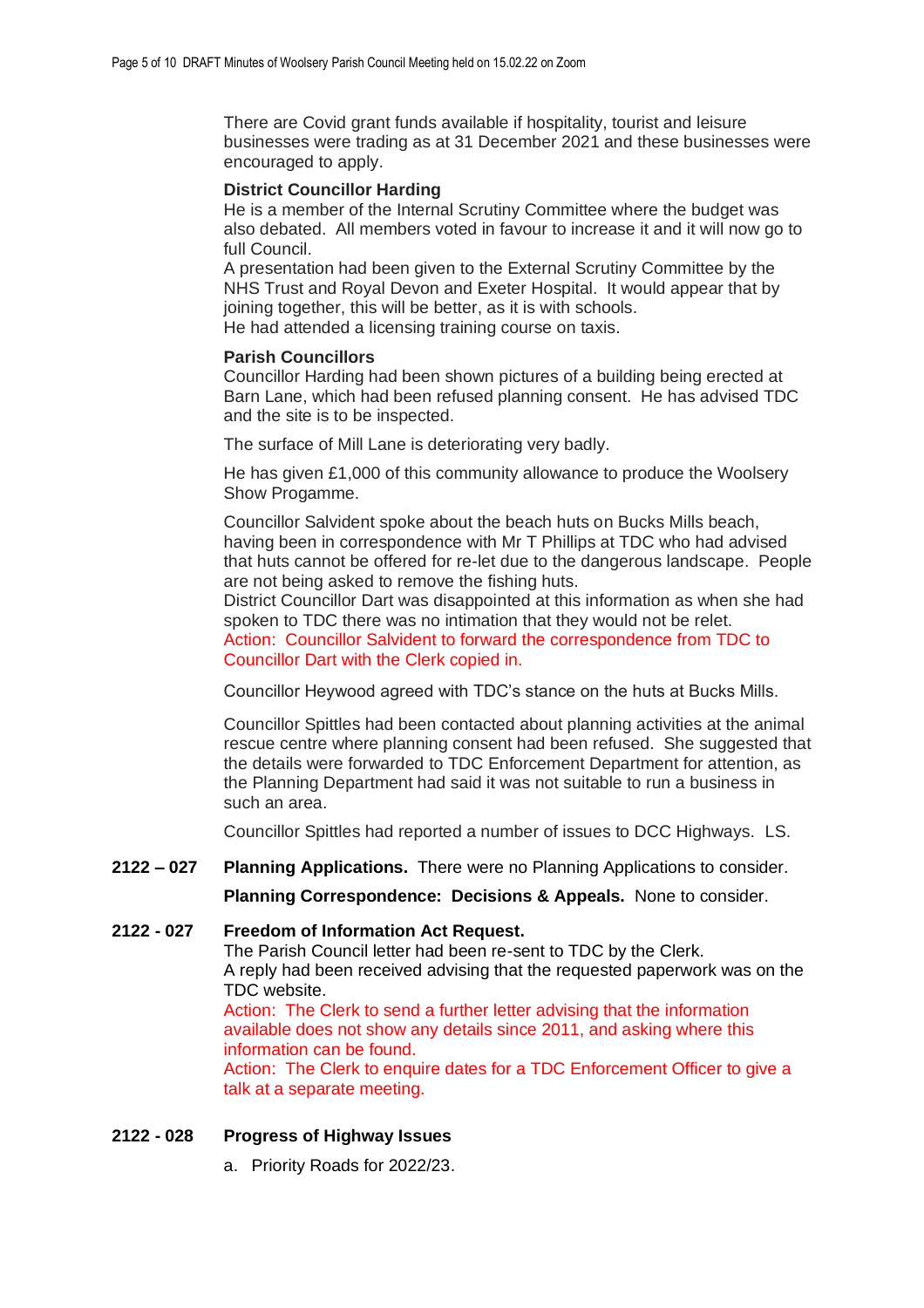The road from Duredon Cross had been mentioned at the earlier MXB meeting. Bucks Cross to Woolsery Woolsery to Clovelly Alminstone to Woolsery Woolsery to Duredon Cross

From the list, No. 6 (Farmers Arms via Lower Town to Alminstone/Stroxworthy junction and No. 14 Farmers Arms to Duredon Cross to be reported to Highways. Action: Clerk

## **Woolsery**

- **Missing sign.** Councillor Harding advised this was in hand.
- **State of the road between Claw Cottage and Maids Moor.** The question had been asked if the full amount of work the Parish Council expected them to do has been done and a reply received from the Neighbourhood Highways Officer advising that the works were completed to expectations. There is no money to resurface this road at present with it being a low category usage and others taking higher priority. The areas which were collapsing have been reconstructed. Whilst onsite there were safety defects present which were passed to the contractor and now completed.

The Neighbourhood Highway Officer also advised that priorities for the area were previously discussed and this was a lower priority. The priority I have concentrated resources on is Road from Farmers Arms to Alminstone Cross due to it being a category 7, main route to the village and forming part of the primary salting network.

Resurfacing works between Alminstone and Lane end are due to begin in March.

**Finger Post (Merry Harriers).** Councillor Spittles confirmed that the figures had been replaced.

## **Bucks Cross**

- **Bucks Cross - Speed Limit Sign.** Councillor Spittles confirmed she had reported this as missing.
- **Bucks Mills Waterfall Sign.** Ideally the sign should be nearer the waterfall but due to a landslip, it had not been possible to see if the sign could be fixed closer.
- **Bucks Mills Fencing.** As a result of the Clerk writing to DCC Highways, TDC car parks department and The Woodland Trust, the latter has £600 allocated towards fencing. They have assessed the trees and identified those requiring attention.

Councillor Harding advised that TDC did not consider the area was its responsibility.

There was concern about forthcoming gales with trees opposite a nearby house.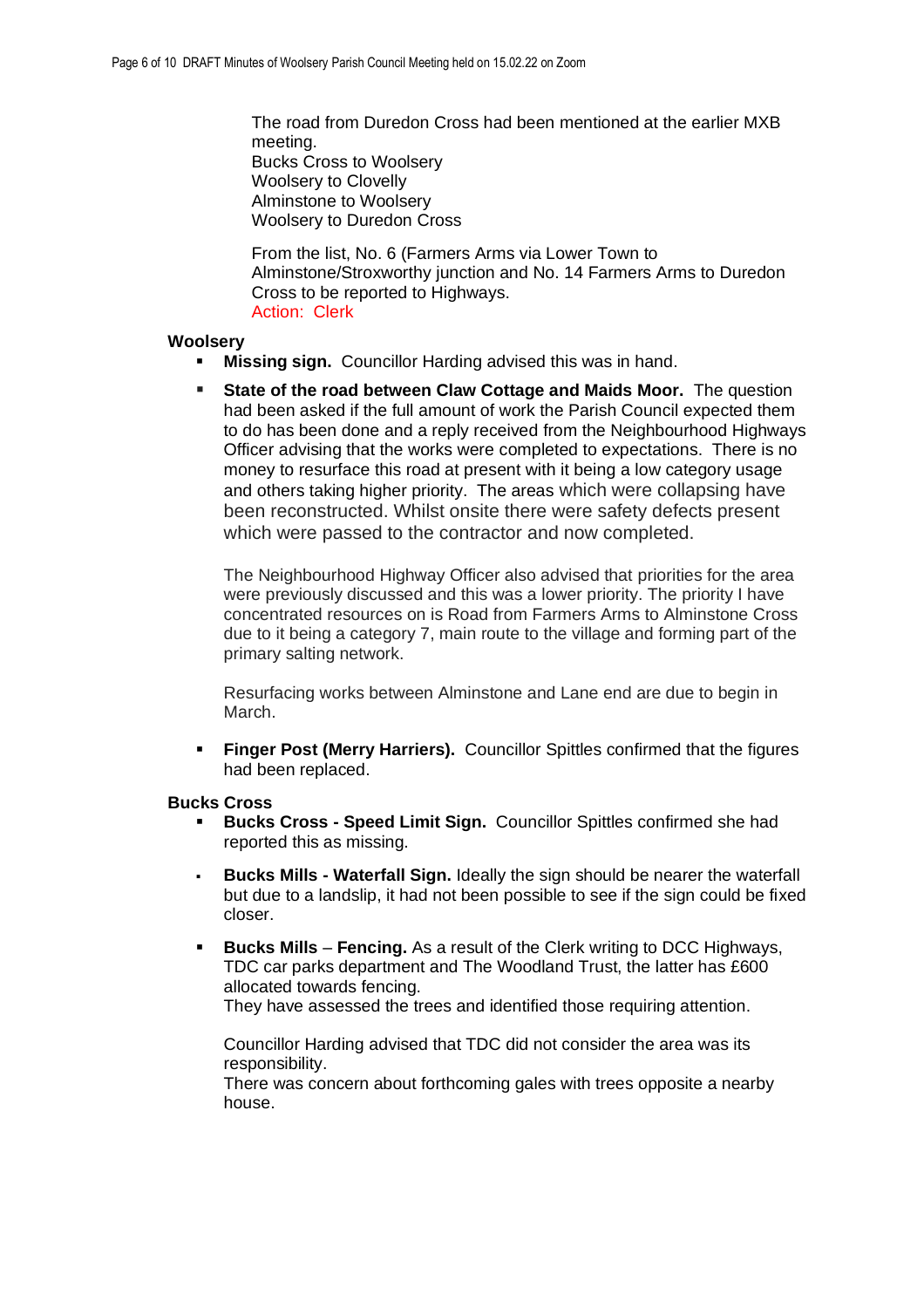**Bucks Mills** - **Erosion of the bank by the stream** has been reported to DCC Highways who have actioned this immediately with sign lighting and guarding.

The Neighbourhood Highways Officer had advised that it was previously discussed that DCC are going to be undertaking bank stabilisation works in the new financial year. I have spoken to the works planner and DCC will be looking to replace sections of the fencing which are considered a hazard (drop off to stream close to carriageway edge. The remainder of the fencing which is considered aesthetic will not be part of these works however if the parish seek/fund the additional sections this can be included under the same order. If this is something which the parish would be interested in please let me know and I will get a quote for the additional works.

- **Bucks Mills – cattle on South West Coast Path.** Councillor Spittles had not posted advice on social media.
- **2122 - 029 Road Closure – road from Kennerland Cross to Cranford Cross.** Councillor Spittles confirmed the details has been posted on social media.
- **2122 - 030 Affordable Housing – Way Forward (Cllr M Hill)** There had been a positive site meeting. The workshop was in operation at the time and no problems were identified.
- **2122 - 031 Parish Plan 2021 – updates (Cllr M Hill).** Deferred to the March meeting.

# **2122 - 032 Update from MXB Sub-Committee held ahead of this Parish Council Meeting (Cllr Heywood)**

Councillor Heywood had resigned at the end of the meeting due to a potential conflict of interest.

Councillor Spittles advised:

- The bakery application was being discussed with TDC Planning Department as an adjustment in opening hours was required
- The drill had left the Manor at the weekend. A lot of building structures were being undertaken at present – finishing the retaining wall, shop interior finishing to complete, store room to be started, the bakery is delayed. The shop is to be closed for refurbishment later in the year
- Work at the farm potting and vehicle shed is due to be completed by the end of the month
- An edible forest and water garden is being planted
- Gateways and mud on the road had been discussed between the farm and garden gateways. A contractor is to be do the same work as has been done in Back Lane, but it will still be put forward to Highways to do the road, with MXB will repair
- Councillor Heywood wished to resign pending a discussion at the Parish Council meeting, as a family member is working temporarily at the Farmers Arms and he felt there could be a conflict. He wanted to ensure that his role was independent and with another Councillor's daughter working there, it would be two Councillors with a connection on the Committee. Farmers and MXB have a large impact on the village.

It was noted that there are no voting rights on the MXB Committee and Councillors were in favour of Councillor Heywood continuing due to his local knowledge. It was acknowledged that all Councillors are influenced slightly as the site is on the doorstep.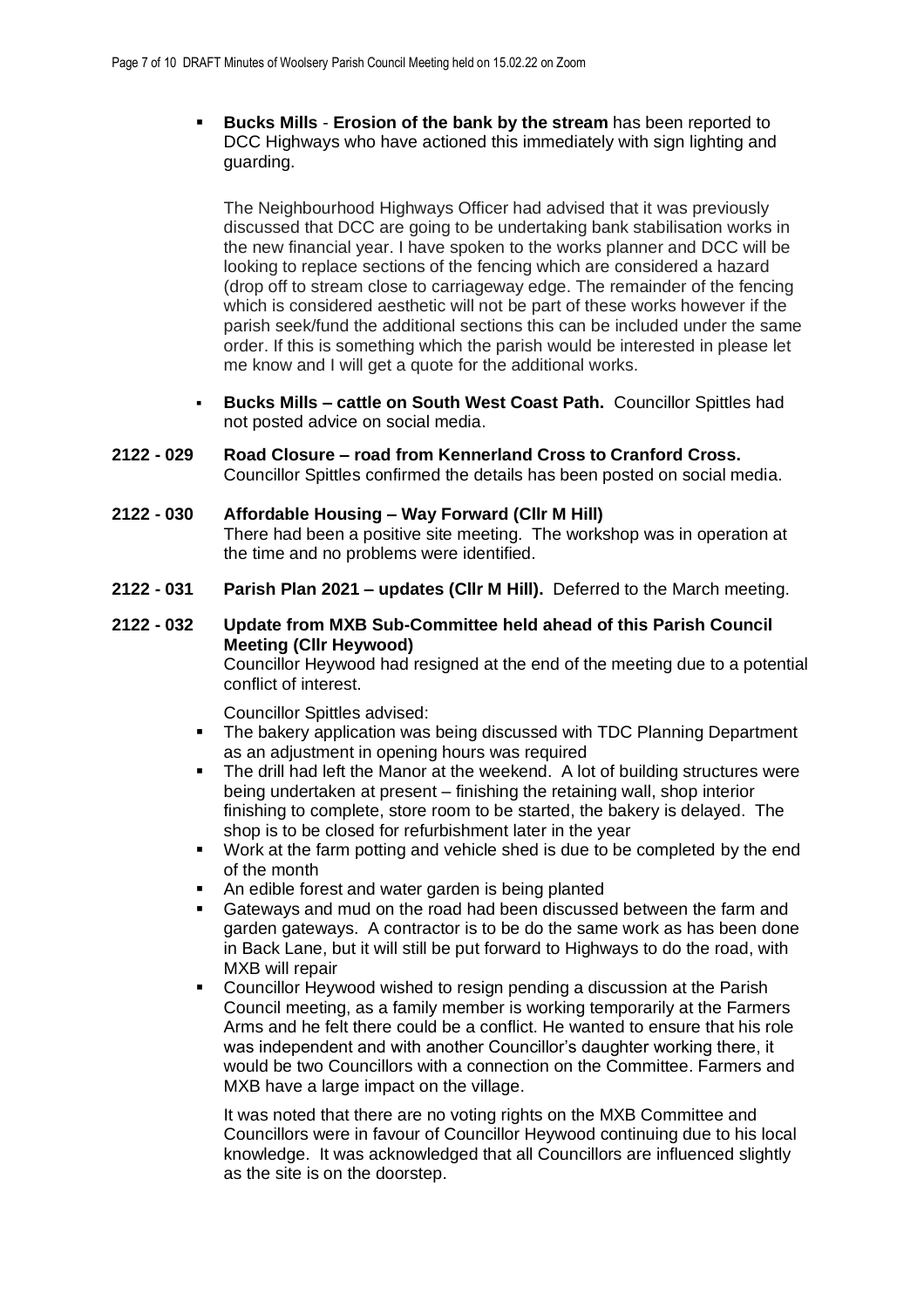It was known that Councillor Heywood was willing to continue if Councillors felt this was appropriate.

**Proposed by Councillor S Hill that Councillor Heywood continue to be a member of the MXB Committee. Seconded by Councillor Salivdent and unanimously agreed.**

**2122 - 033 20s Plenty Campaign.** This was briefly mentioned at the meeting on 18/1/22 and deferred to this meeting.

> Councillors had been provided separately with paperwork on this item and in addition, Estate Agents Seddons are sponsoring '20's plenty' signs free of charge for residents to place in their gardens as a way of reminding motorists to slow down.

> Councillors had been forwarded an email from County Councillor Henderson, Member for the Landkey and Chulmleigh Division giving details of DCC's agreement to the potential to introduce 20mph speed limits. There is a deadline date of 31/3/22 to provide an expression of interest.

**Proposed by Councillor S Hill not to support the campaign on the grounds that it cannot be enforced. Seconded by Councilllor Harding and unanimously agreed.** 

# **2122 - 034 Projects**

a. Planting of Wildflowers. Councillor Harding advised that Councilllor Raffe was doing a sketch of the planters to put on the side of the road. The DCC Neighbourhood Highways Officer then to be appraised of the plan for permission to proceed.

#### **Woolsery**

a. Adoption of the BT telephone box at Woolsery.

The Clerk had informed BT of the Parish Council's intention to adopt it for £1 and has requested the relevant paperwork to progress this. Separately, the Clerk had contacted the Conservation Officer at TDC regarding this listed building structure, and has been advised that it cannot be painted green or any glass removed to indicate a defibrillator is inside.

Action: The Clerk to remind BT for a reply and ask the TDC Conservation Officer if it would be possible to put a green sticker in the structure.

**b.** Copper Hill Bus Shelter – measurement of area. Deferred to the March meeting.

## **2122 - 035 Parking**

a. Copper Close Car Park. Councillor Harding advised that Mr Boundy was no longer in business.

Action: The Clerk to write to Mr Boundy.

# **2122 - 036 The Queen's Platinum Jubilee**

It had been advised under Minute No. 2122 – 021 that replacement gates to the churchyard was not considered to be a good idea. Councillor S Hill advised that a community picnic, fancy dress through the

ages, flower festival, pollinator shrubs, native plants and a possible tea at Bucks Cross Village hall would be further discussed at a separate meeting.

## **2122 - 037 Policies.** The following were reviewed:

- Equal Opportunities employees to persons. *The wording to be amended to his / her / their where appropriate.*
- Gritting Procedures. *The Bucks Mils contacts to be amended to Councillors Spittles and Salvident.*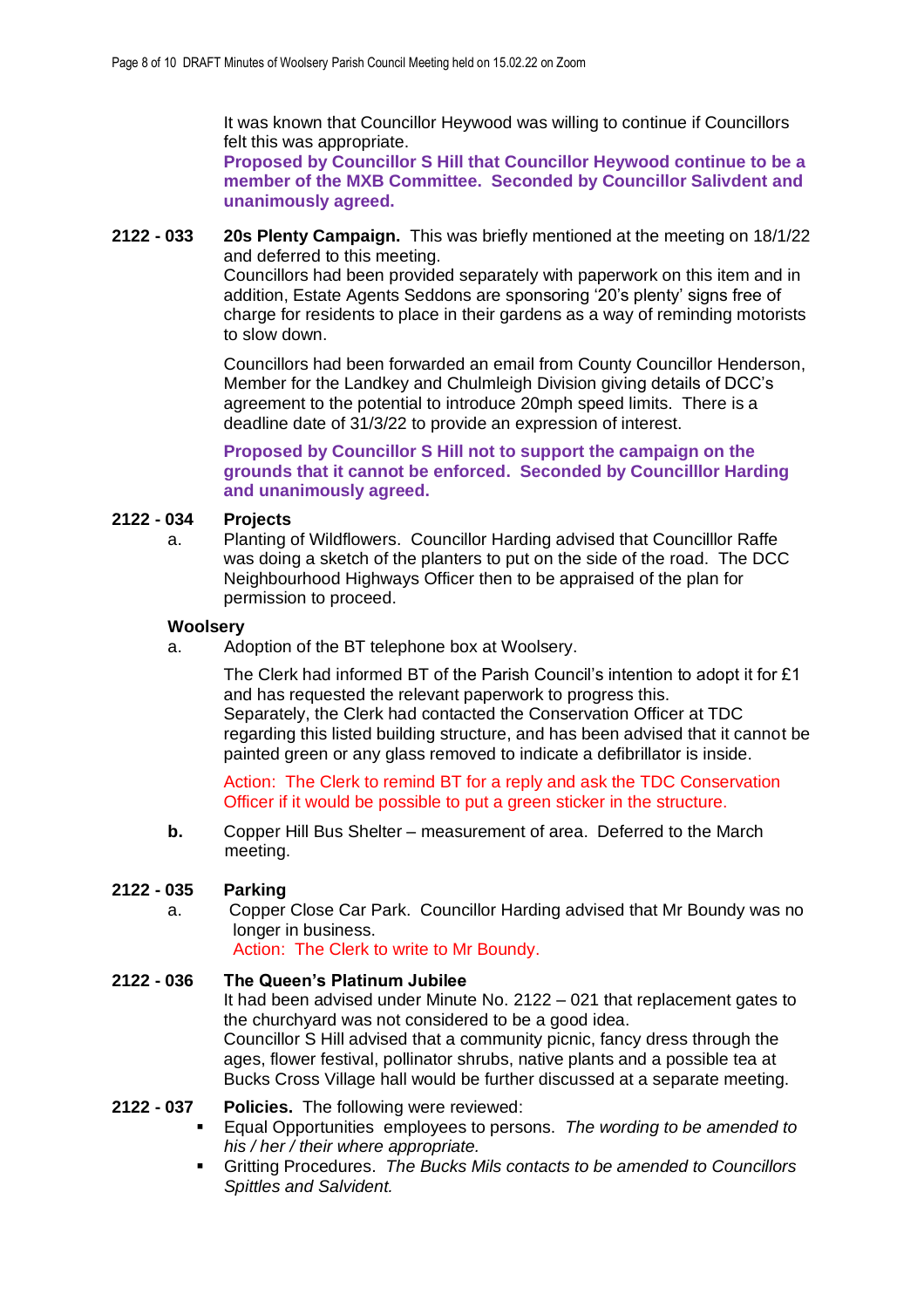- Filming Procedure. *In order.*
- Privacy Procedure. *The version circulated by the Clerk was preferred to the one currently in force.*
- Freedom of Information Act Publication Scheme. *In order.*
- Grant Giving. *In order.*
- Risk Management. *A General Risk Management version circulated by the Clerk was preferred to the one currently in force.*
- Safeguarding. *In order.*

**Proposed by Councillor Spittles to adopt the above en bloc subject to the amendments. Seconded by Councillor S Hill and unanimously agreed.**  Action: Clerk to update

# **2122 – 038 Finances**

#### **Payments to be authorised:**

 Sue Squire: January 2022 £439.68 Reimbursement for quarterly PAYE **E109.92**  Expenses (broadband, shared Zoom subscription - 2 months) £ 5.75 **£555.35 Proposed by Councillor Spittles, seconded by Councillor S Hill and unanimously agreed.** 

## **Income and Bank Account Balances.**

**Current Account - £657.19**

**Savings Account - £20,530.37**

**Proposed by Councillor Spittles that £1,000.00 is transferred from the Savings to the Current Account. Seconded by Councillor Harding and unanimously agreed.** 

Action: Clerk

# **Grass Cutting Contract from 2022 to 2025**

The wording to be the same as previously. Action: Councillor Spittles to put details on Facebook for prospective contractors to contact the Clerk

**2122 - 039Correspondence received.** Emails from various agencies have been forwarded to Councillors.

**Proposed by Councillor Harding to support the new Village Partnership Federation between Woolsery, Parkham and Buckland Brewer Schools. Seconded by Councillor Salvident and unanimously agreed.** Action: Councillor Salvident to draft a response and circulate to Councillors for agreement, and the Clerk to send to Woolsery School. Action: The Clerk to make a diary note to invite Mr Cole to a meeting in the Summer Term of 2023.

## **2122 – 040 Date and time of next meeting:** Tuesday, 15 March 2022 at 7.30pm at Woolsery Village Hall subject to Covid-19 infection rates.

The meeting ended at 9.52pm.

## **Summary of Decisions:**

- ➢ Minutes of the Parish Council Meeting held on 18 January 2022
- ➢ Councillor Heywood to remain a member of the MXB Committee
- ➢ That the Parish Council does not support the 20s Plenty Campaign
- ➢ Review of Policies
- ➢ Payments and transfer of £1,000 from the Savings to the Current Account
- ➢ Support for the proposed new Village Schools Partnership